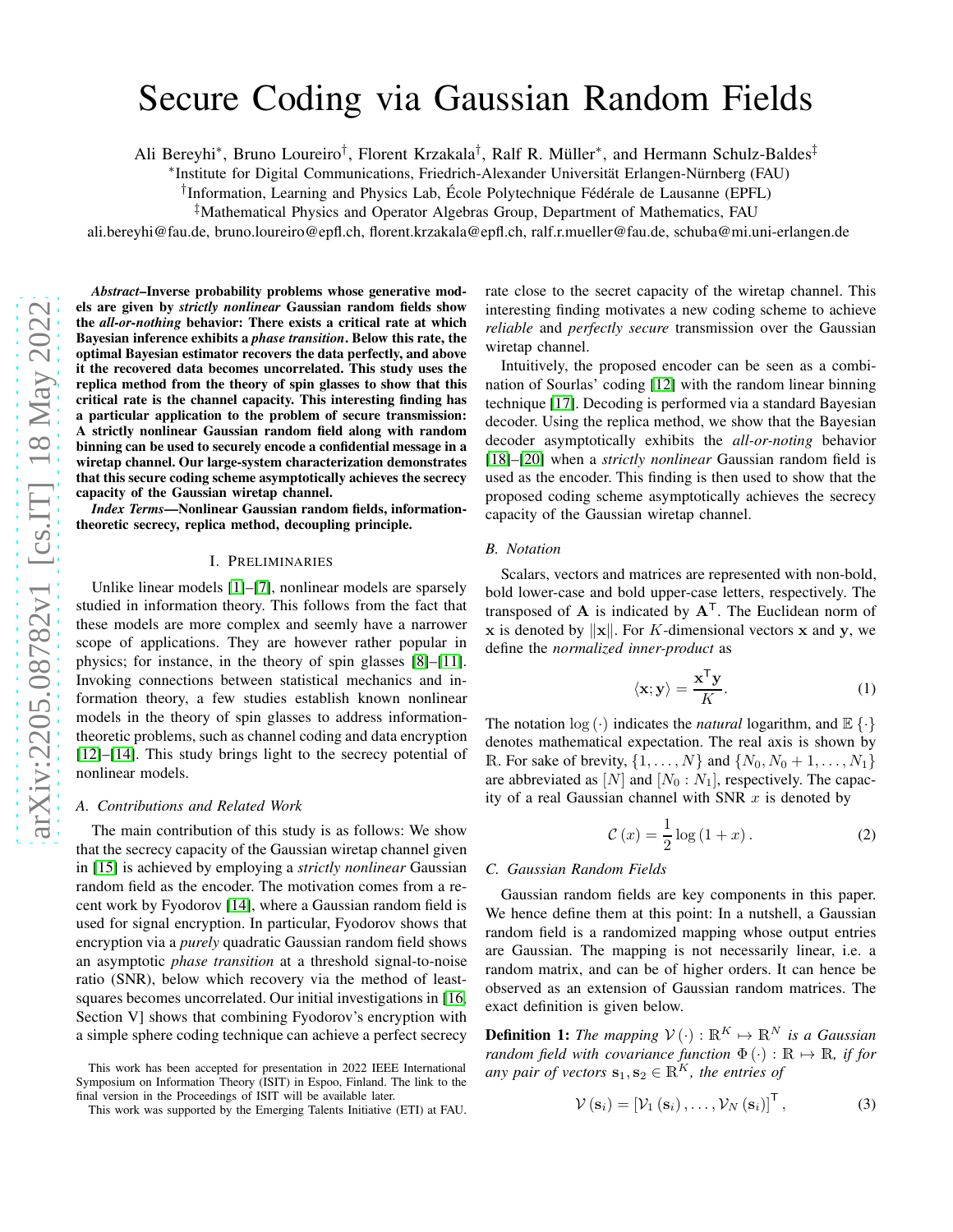*for*  $i \in \{1, 2\}$ *, are distributed Gaussian and satisfy* 

$$
\mathbb{E}\left\{\mathcal{V}_m\left(\mathbf{s}_1\right)\mathcal{V}_n\left(\mathbf{s}_2\right)\right\}=\mathbb{I}\left\{m=n\right\}\Phi\left(\left\langle \mathbf{s}_1;\mathbf{s}_2\right\rangle\right),\qquad(4)
$$

*for*  $n, m \in [N]$ *, with*  $\mathbb{I} \{m = n\}$  *being the indicator function.* 

A basic example of a Gaussian random field is the *linear* field with covariance function  $\Phi(u) = u$ . The Gaussian field in this example can be represented as  $V(\mathbf{s}) = \mathbf{A}\mathbf{s}$ , where  $\mathbf{A} \in \mathbb{R}$  $\mathbb{R}^{N \times K}$  is an independent and identically distributed (i.i.d.) Gaussian matrix whose entries are zero-mean with variance  $1/K$ . More examples can be found in [\[16\]](#page-5-7).

## II. STATEMENT OF MAIN RESULT

Consider a Gaussian wiretap channel in which a transmitter intends to securely send a message of  $K = NR$  bits to a legitimate receiver over an additive white Gaussian noise (AWGN) channel by  $N$  uses of the channel. An eavesdropper overhears the transmitted signal through an independent AWGN channel.

Let  $M \in [2^{NR}]$  denote the secret message. The transmitter encodes M via a *secure* encoder  $f_N(\cdot) : [\mathbb{Z}^{NR}] \mapsto \mathbb{R}^N$  into the codeword  $\mathbf{x} = [x_1, \dots, x_N]^\mathsf{T}$ , such that

$$
\frac{1}{N} \sum_{n=1}^{N} \mathbb{E} \left\{ |\mathbf{x}_n|^2 \right\} \le P,\tag{5}
$$

for some *average transmit power* P. It then transmits the codeword over the AWGN channel using  $N$  subsequent transmission time intervals. The legitimate receiver therefore receives

$$
y = x + w_B, \tag{6}
$$

for an i.i.d. Gaussian noise vector  $w_B$  whose entries are zeromean with variance  $\sigma_{\rm B}^2$ . The legitimate receiver employs the decoder  $g_N(\cdot): \mathbb{R}^N \mapsto [2^{NR}]$  to estimate the secret message, i.e.,  $\hat{M} = g_N(\mathbf{y}).$ 

The eavesdropper overhears the transmitted sequence x over an independent AWGN channel and receives

$$
y_{E} = x + w_{E}, \tag{7}
$$

for i.i.d. Gaussian noise  $w<sub>E</sub>$  whose entries are zero-mean with variance  $\sigma_{\rm E}^2$ . It is further assumed that the encoder and decoder are publicly known to all parties.

### *A. Reliable and Secure Transmission*

The secret message M contains  $K = NR$  information bits and is transmitted within  $N$  channel uses. It is hence concluded that the *transmission rate* in this setting is R bits per channel use. We now focus on a sequence of encoder-decoder pairs indexed by  $N$  which transmit secret messages with rate  $R$ . The transmission is said to be *reliable* and *secure* with this encoderdecoder sequence if the following conditions are satisfied [\[21\]](#page-5-11):

- The recovery error  $Pr{M \neq M}$  tends to zero as the dimension  $N$  grows large.
- The information leakage to eavesdropper, i.e.,

$$
L_N = \frac{1}{N} I\left(M; \mathbf{y}_{\mathrm{E}}\right),\tag{8}
$$

tends to zero as the dimension  $N$  grows large.

The *secrecy capacity* of the wiretap channel is defined as the maximum reliable and secure transmission rate. Using the random binning approach of Wyner [\[22\]](#page-5-12), the secrecy capacity of this Gaussian wiretap channel is shown to be [\[15\]](#page-5-6)

$$
C_{\rm S} = \left[ \mathcal{C} \left( \frac{P}{\sigma_{\rm B}^2} \right) - \mathcal{C} \left( \frac{P}{\sigma_{\rm E}^2} \right) \right]^+, \tag{9}
$$

<span id="page-1-1"></span>where  $[x]^{+} := \max\{0, x\}.$ 

## *B. Secure Coding via Gaussian Random Fields*

Invoking Gaussian random fields, we now propose a secure coding scheme. Our main result shows that under some heuristic assumptions, this scheme achieves the secrecy capacity. The proposed scheme uses a *strictly nonlinear* Gaussian random field to securely encode the secret message. The decoder then recovers the message via the optimal Bayesian estimator.

To state the proposed coding scheme, let  $s \in {\pm 1}^K$  be the bipolar representation of the message M, i.e., each information bit of M is shown by  $\pm 1$ . For secure encoding, the transmitter follows the following steps:

1) It generates at random

$$
\tilde{K} = \left\lceil \frac{N}{\log 2} \mathcal{C} \left( \frac{P}{\sigma_{\rm E}^2} \right) \right\rceil \tag{10}
$$

i.i.d. *uniform* bipolar symbols, i.e.,  $\mathbf{k} = [k_1, \dots, k_{\tilde{K}}]^T$ .

2) It adds **k** as a prefix to s and finds  $\tilde{s}$  as  $\tilde{s} = \Pi [k^\top, s^\top]^\top$ , where  $\Pi$  is a  $(K + \tilde{K}) \times (K + \tilde{K})$  random permutation<sup>[1](#page-1-0)</sup> whose permuted vector  $\tilde{s}$  has the following property: Let the  $\ell$ -th *bin* of  $\tilde{s}$  with size  $B = \lfloor 1 + K/K \rfloor$  be

$$
[\tilde{\mathbf{s}}]_{\ell} = {\tilde{\mathbf{s}}_k : k \in [(\ell - 1)B + 1 : \ell B]}.
$$
 (11)

Then, for every choice of  $\ell \in [\tilde{K}]$ , there exists only one symbol of **k** in  $[\tilde{\mathbf{s}}]_l$ .

3) It determines the codeword as  $x = V(\tilde{s})$ , for a Gaussian field  $V(\cdot): \mathbb{R}^{K+\tilde{K}} \mapsto \mathbb{R}^N$  whose covariance function is  $\Phi(u) = Pu^{\lambda}$  for some  $\lambda \geq 3$ .

For recovery, the legitimate receiver applies minimum mean squared error (MMSE) estimation to recover the message. To this end, the legitimate receiver follows the following steps:

1) It calculates the sufficient statistic  $\tilde{\mathbf{r}} \in \mathbb{R}^{K+\tilde{K}}$  from  $\mathbf{y}_B$ as  $\tilde{\mathbf{r}} = \mathbb{E} \{ \tilde{\mathbf{s}} | \mathbf{y}_B, \mathcal{V} \}$ . With uniform prior distribution, the MMSE estimator is given by

$$
\tilde{\mathbf{r}} = \frac{1}{\mathcal{Z}} \sum_{\mathbf{u} \in \{\pm 1\}^{K + \tilde{K}}} \mathbf{u} \exp\left\{-\frac{\|\mathbf{y}_B - \mathcal{V}(\mathbf{u})\|^2}{2\sigma_B^2}\right\}, \quad (12)
$$

for normalization  $Z$  defined as

$$
\mathcal{Z} = \sum_{\mathbf{u} \in \{\pm 1\}^{K + \tilde{K}}} \exp\left\{-\frac{\|\mathbf{y}_{\mathrm{B}} - \mathcal{V}(\mathbf{u})\|^2}{2\sigma_{\mathrm{B}}^2}\right\}.
$$
 (13)

2) It sets  $\mathbf{r} = \mathbf{\Pi}^{\mathsf{T}} \tilde{\mathbf{r}}$ , finds  $\hat{\mathbf{s}}_k = \text{sgn} \left( \mathbf{r}_{\tilde{K}+k} \right)$  for  $k \in [K]$  with sgn (·) being the sign operator, and finds  $\tilde{M}$  from  $\hat{s}$ .

<span id="page-1-0"></span><sup>1</sup>One can see the connection between  $\Pi$  and the random binning technique [\[17\]](#page-5-8), [\[23\]](#page-5-13); see also [\[24\]](#page-5-14), [\[25\]](#page-5-15) and references therein for more details on the random binning technique and its applications.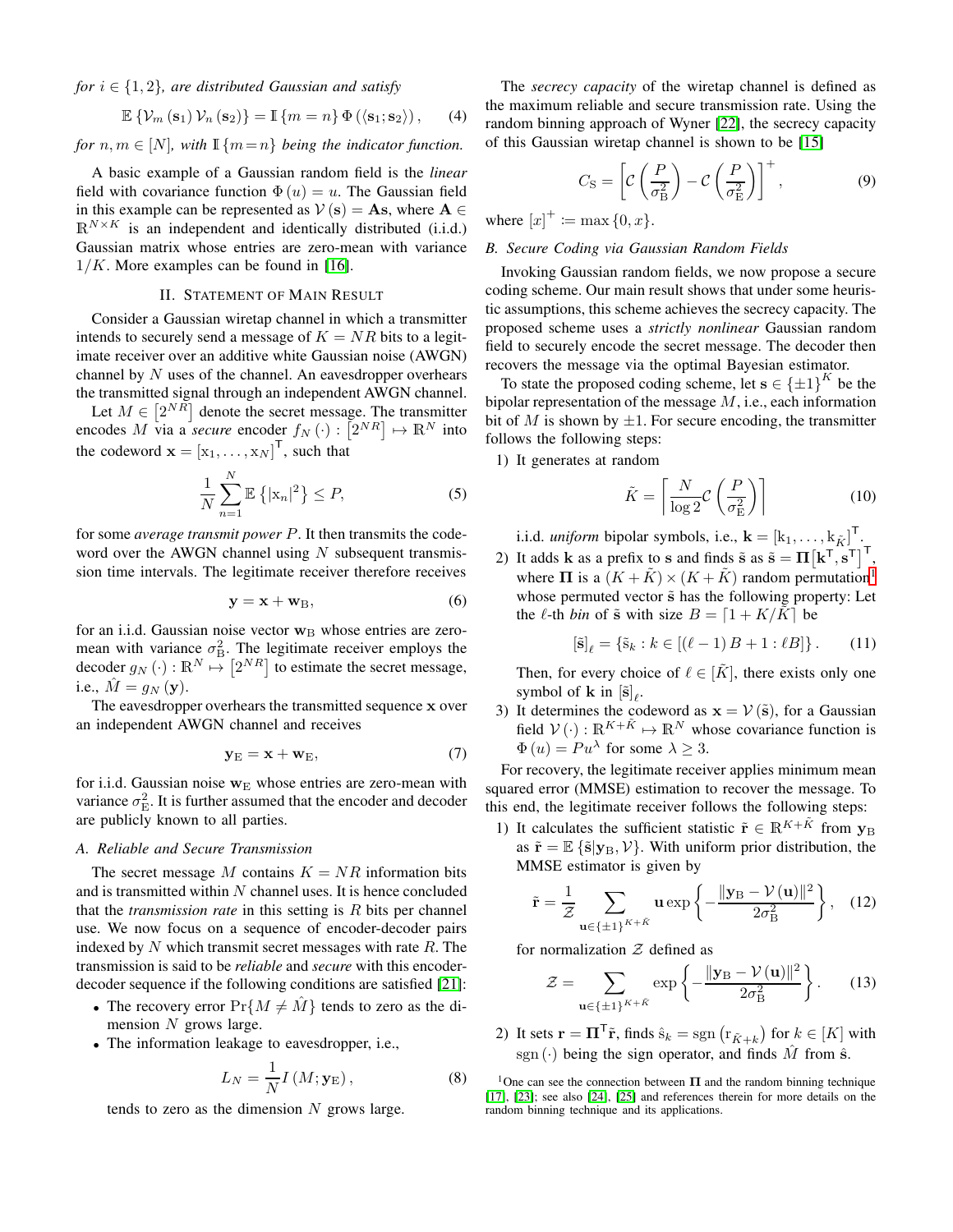## *C. The Main Result*

The main result of this study states that the proposed coding scheme achieves the secrecy capacity of the wiretap channel. We present this result explicitly below:

<span id="page-2-0"></span>**Result 1:** *Consider the sequence*  $\{(f_N, g_N) : N \in \mathbb{Z}\}\$ , where  $f_N$  and  $g_N$  denote the encoder and decoder in Section [II-B,](#page-1-1) *respectively. Set*  $K = NC_S/\log 2$ *, where*  $C_S$  *is the secrecy capacity of the wiretap channel. Then, the transmission via this sequence is asymptotically reliable and secure.*

*Proof.* The proof is given in Section [V.](#page-3-0)  $\Box$ 

Considering Result [1,](#page-2-0) it is worth mentioning few remarks:

- We first note the constraint on the covariance of  $V(\cdot)$ , i.e.,  $\lambda \geq 3$ . It indicates that the codewords are generated via a mapping whose total number of coefficients grows with the message length at least cubically. In general, using a Gaussian field with covariance function  $\tilde{\Phi}(u) = u^{\lambda}$ , the codewords are generated via an order  $\lambda$  polynomial from a set of  $NK^{\lambda}$  coefficients.
- The proposed scheme is randomized, as the mapping  $V(\cdot)$ is generated at random. Nevertheless, unlike the classical random coding which generates all  $N2^K$  components of the codebook at random, the proposed scheme uses  $NK^{\lambda}$ random coefficients to specify  $V(\cdot)$ . It then constructs the codewords from the messages using  $V(\cdot)$ .
- The key property of the proposed scheme which leads to achieving the secrecy capacity of the wiretap channel is the *strict non-linearity* of the Gaussian field<sup>[2](#page-2-1)</sup>. In fact, by adding a linear term to the encoding field, one can observe that the information leakage to the eavesdropper does not vanish asymptotically. This is justified by a rather known property of the linear model: *Linear* models *always* carry information about the model parameters<sup>[3](#page-2-2)</sup>.

## III. ASYMPTOTICS OF THE CODING SCHEME

The derivation of Result [1](#page-2-0) relies on the asymptotic characterization of a class Bayesian algorithms used for unsupervised learning in nonlinear generative models. The detailed derivations are given in the extended manuscript [\[16\]](#page-5-7). In the sequel, we state a particular form of the generic result in [\[16\]](#page-5-7) which describes the asymptotic properties of the decoder when it is employed to decode a message encoded via a Gaussian random field. This result is then utilized to sketch a proof for Result [1.](#page-2-0)

## <span id="page-2-4"></span>*A. Asymptotic Characterization of the Bayesian Decoder*

The statistics of the sufficient statistic  $\tilde{r}$  are asymptotically described via the results<sup>[4](#page-2-3)</sup> of [\[16\]](#page-5-7). We illustrate the asymptotic characterization through the following setting: Consider a vector of uniform bipolar symbols  $s_0 \in {\{\pm 1\}}^K$  which is mapped via a Gaussian random field  $V(\cdot)$  into  $\mathbf{x}_0 \in \mathbb{R}^N$ . The mapped vector  $x_0$  is observed as  $y_0 = x_0 + w_0$  for Gaussian noise  $w_0$  whose entries are zero-mean with variance  $\sigma_0^2$ . Let  $r_0$  be

<sup>2</sup>This becomes clear later on.

the optimal MMSE estimation of  $s_0$  from the observation  $y_0$ with side information  $V(\cdot)$ , i.e.,

$$
\mathbf{r}_0 = \mathbb{E}\left\{\mathbf{s}_0|\mathbf{y}_0,\mathcal{V}\right\} = \sum_{\mathbf{s}_0 \in \{\pm 1\}^K} \mathbf{s}_0 p\left(\mathbf{s}_0|\mathbf{y}_0,\mathcal{V}\right),\qquad(14)
$$

where the posterior distribution  $p(s_0|\mathbf{y}_0, V)$  is determined for the *true* prior belief on  $s_0$  and the *true* noise variance  $\sigma_0^2$ . From the asymptotic results of [\[16\]](#page-5-7), we can derive the following metrics of this setting in the asymptotic regime, i.e.,  $N, K \uparrow \infty$ with bounded  $R = K/N$ :

1) The asymptotic *information rate* which is defined as

$$
\mathcal{I}\left(\sigma_{0}\right) = \lim_{N \uparrow \infty} \frac{1}{N} I\left(\mathbf{s}_{0}; \mathbf{y}_{0} | \mathcal{V}\right). \tag{15}
$$

2) The asymptotic joint distribution of an encoded-decoded pair, i.e.,  $(s_{0k}, r_{0k})$  for  $k \in [K]$ .

The final expressions for these metrics are given in closed forms in terms of the so-called *decoupled* setting. In the sequel, we first define the decoupled setting and then give the closed-form expression for the above metrics.

## *B. Decoupled Setting*

Corresponding to the vector-valued setting in Section [III-A,](#page-2-4) we define the decoupled setting as follows: Consider the uniformly distributed  $s \in {\pm 1}$ . This symbol is passed through an AWGN channel whose noise variance is controlled by the *parameter*  $m \in [0, 1]$ . Namely, the observation is given by

$$
y(m) = s + \frac{w}{\sqrt{E(m)}},\tag{16}
$$

where  $w$  is zero-mean and unit-variance Gaussian noise, and

$$
E(m) = \frac{\Phi'(m)}{R(\sigma_0^2 + \Phi(1) - \Phi(m))},
$$
\n(17)

with  $\Phi(\cdot)$  denoting the covariance function of  $V(\cdot)$ .

In this setting, the MMSE estimator of  $s$  is given by

$$
r(m) = \tanh\left(E\left(m\right)y\left(m\right)\right). \tag{18}
$$

The input-output mutual information, i.e.,

$$
I_{\mathcal{D}}(m) = I(s; y(m)),\tag{19}
$$

is further given by

$$
I_{\text{D}}\left(m\right) = E\left(m\right) - \mathbb{E}_{w} \left\{ \log \cosh \left(E\left(m\right) + \sqrt{E\left(m\right)}w\right) \right\}.
$$
 (20)

We now define a new metric which is controlled by  $m$ : The *energy function* is defined as

$$
\mathcal{L}(m) = RI_{\rm D}(m) + C_{\rm D}(m) + (1 - m) C_{\rm D}'(m), \quad (21)
$$

for the function  $C_{\text{D}}(m)$  which is given by

$$
C_{\text{D}}\left(m\right) = \mathcal{C}\left(\frac{\Phi\left(1\right) - \Phi\left(m\right)}{\sigma_0^2}\right). \tag{22}
$$

<span id="page-2-5"></span>**Proposition 1:** Let  $m^*$  be the minimizer of the energy function  $\mathcal{L}(m)$  *over* [0,1]*. Then,*  $(s_{0k}, r_{0k})$  *for*  $k \in [K]$  *converges in* distribution to the decoupled pair  $(s, r(m^*))$ , and the asymp*totic information rate is given by*  $\mathcal{I}(\sigma_0) = \mathcal{L}(m^*)$ .

*Proof.* The proof is directly concluded from Corollary 1 and Proposition 2 in the extended manuscript [\[16\]](#page-5-7).口

<span id="page-2-1"></span><sup>&</sup>lt;sup>3</sup>See [\[16,](#page-5-7) Section IV] for some discussions in this respect.

<span id="page-2-3"></span><span id="page-2-2"></span><sup>4</sup>The characterization in [\[16\]](#page-5-7) invokes the replica method.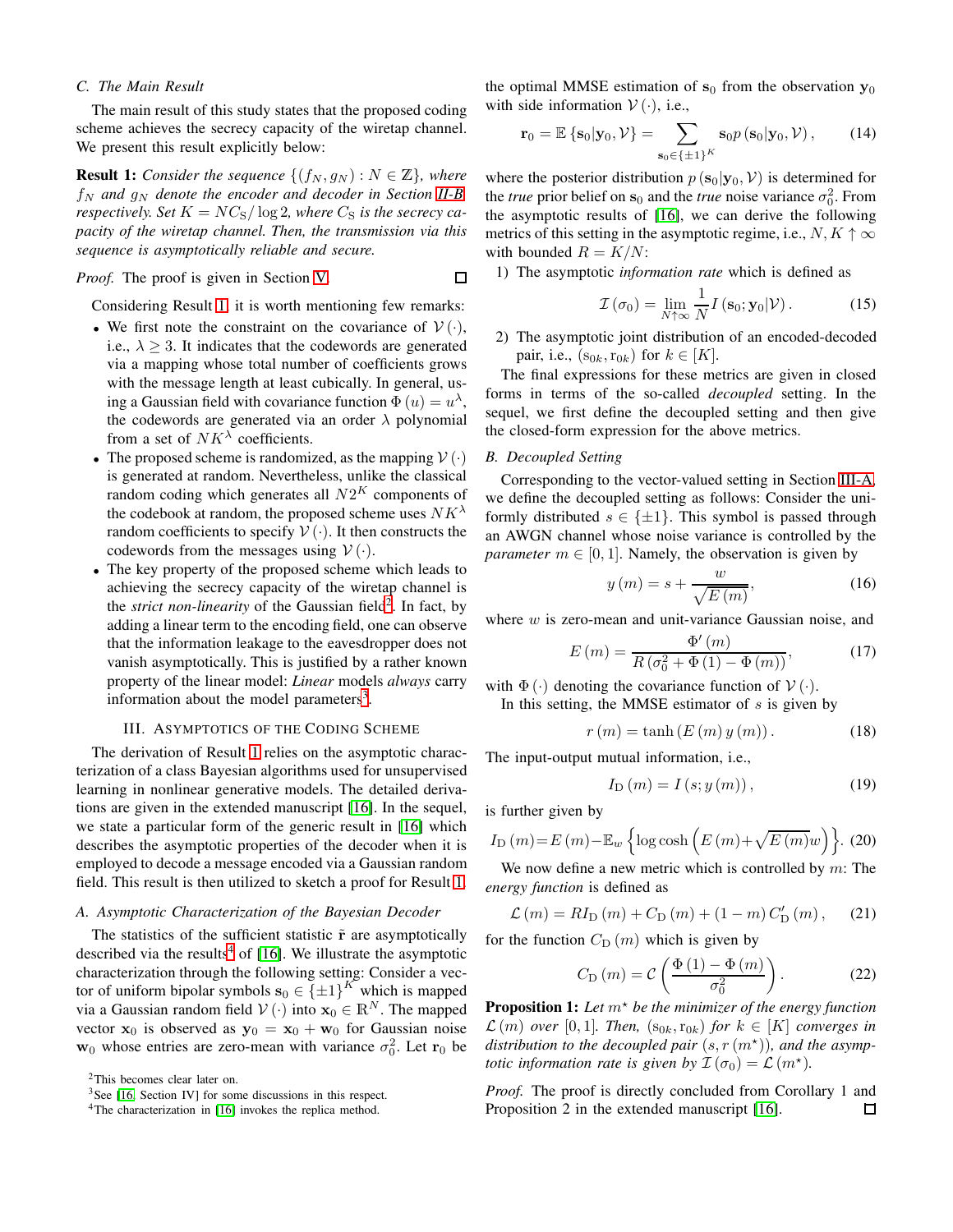## IV. ALL-OR-NOTHING PHENOMENON

<span id="page-3-5"></span>The parameter  $m^*$  in Proposition [1](#page-2-5) is often referred to as the *overlap*. This appellation comes from the fact that  $m^*$  gives the expected normalized inner product between  $s_0$  and  $r_0$ : As  $m^*$ is a minimizer of the energy function<sup>[5](#page-3-1)</sup>, we have  $\mathcal{L}'(m^*)=0$ as a necessary condition. This leads to

$$
m^* = \mathbb{E}_w \left\{ \tanh \left( \sqrt{E \left( m^* \right)} w + E \left( m^* \right) \right) \right\},\qquad(23a)
$$

$$
= \mathbb{E}\left\{r\left(m^{\star}\right)s\right\} \stackrel{\text{(a)}}{=} \mathbb{E}\left\{\left\langle \mathbf{s}_0; \mathbf{r}_0 \right\rangle\right\},\tag{23b}
$$

where (a) follows from Proposition [1](#page-2-5) considering the convergence of  $(s_{0k},r_{0k})$  to  $(s, r(m))$  in distribution. As the result,  $m<sup>*</sup>$  bounds the fraction of bipolar symbols in s<sub>0</sub> which are correctly decoded after hard-thresholding<sup>[6](#page-3-2)</sup>  $\mathbf{r}_0$ .

Proposition [1](#page-2-5) gives an interesting finding about the overlap. To illustrate this finding, we focus on the special form of fields used in the proposed coding scheme, i.e., a Gaussian field with covariance function  $\Phi(u) = Pu^{\lambda}$ . For these Gaussian fields, we use Proposition [1](#page-2-5) to investigate the behavior of  $m^*$  against R. This leads to the following conclusions:

- For  $\lambda = 1$ , i.e., linear fields, the overlap starts from  $m^* =$ 1 at small rates, i.e.,  $R \downarrow 0$ , and continuously decreases by growth of R. It however never reaches zero, i.e.,  $m^* \neq 0$ for any choice of R.
- For  $\lambda = 2$ , i.e., purely quadratic fields, the overlap starts from  $m^* = 1$  at small rates, i.e.,  $R \downarrow 0$ , and shows a first-order phase transition at a critical rate  $R^*$  at which the overlap jumps from  $m^* = 1$  to  $0 \neq m^* < 1$  discontinuously. It then shows a second-order phase transition at a threshold rate  $R_{\text{Th}}$  at which  $m^* = 0$  for  $R \ge R_{\text{Th}}$ .
- For  $\lambda \geq 3$ , the overlap shows a first-order phase transition at the critical rate  $\overrightarrow{R}^*$  at which the overlap jumps from  $m^* = 1$  to  $m^* = 0$  and remains zero for  $R \geq R^*$ .

The detailed proof of the above findings is out of the scope of a conference paper and can be followed in [\[16,](#page-5-7) Section IV].

The above results lead to this conclusion: For  $\lambda \geq 3$ , the energy function  $\mathcal{L}(m)$  has two local minima at  $m = 0$  and  $m = 1$  and a local maximum at some  $0 < m<sub>0</sub> < 1$ . For  $R <$  $R^*$ , the global minimum is at  $m = 1$ , leading to  $m^* = 1$ . This means that for  $R < R^*$ ,  $\mathbf{r}_0$  perfectly recovers  $\mathbf{s}_0$ . For  $R \geq R^*$ , the overlap is zero meaning that  $r_0$  and  $s_0$  are uncorrelated. This behavior is often called *all-or-nothing* phenomenon and is observed in various inference problems, e.g., see [\[18\]](#page-5-9)–[\[20\]](#page-5-10).

## <span id="page-3-4"></span>*A. Heuristic Derivation of the Critical Rate*  $R^*$

A rigorous derivation of the critical rate faces complications. However, using the all-or-noting phenomenon, the rate can be derived heuristically: Noting that the global minimum occurs at  $m = 0$  or  $m = 1$ , one can compare the energy function at these two points.

As  $\Phi(0) = \Phi'(0) = 0$ , we have  $\mathcal{L}(0) = \mathcal{C}(P/\sigma_0^2)$ ; however, an explicit calculation of the energy function at  $m = 1$  is not trivial. We hence use the following approximation: For  $x \gg 0$ , we can approximately write  $\log \cosh(x) \approx x - \log 2$ .

Now, let us define random variable  $\tilde{w} = E(1) + \sqrt{E(1)}w$ . Since  $\tilde{w}$  is a Gaussian random variable with mean and variance  $E(1) > 0$ , the probability of  $\tilde{w}$  being close to zero or negative is negligible. We hence use the above approximation and write

$$
\mathbb{E}_{\tilde{w}}\left\{\log\cosh\left(\tilde{w}\right)\right\} \approx \mathbb{E}\left\{\tilde{w}\right\} - \log 2 = E\left(1\right) - \log 2. \quad (24)
$$

Hence  $\mathcal{L}(1) \approx R \log 2$ . This leads to the conclusion that

$$
R^* = \frac{1}{\log 2} C \left(\frac{P}{\sigma_0^2}\right). \tag{25}
$$

The all-or-nothing phenomenon is further observed in terms of the information rate: At  $R^*$ , the information rate changes from  $\mathcal{I}(\sigma_0) = R \log 2$  (at  $m^* = 1$ ) to  $\mathcal{I}(\sigma_0) = C(P/\sigma_0^2)$  (at  $m<sup>*</sup> = 0$ ). In the former case, the end-to-end channel is noiseless and hence the information rate equals to the entropy rate of the message; however, by the phase transition, the end-to-end channel becomes noisy and the information rate is restricted by the channel capacity. This finding indicates that by using a strictly nonlinear Gaussian field<sup>[7](#page-3-3)</sup> as the encoder and an MMSE decoder, the coding scheme shows a sharp phase transition at the channel capacity. This result confirms the earlier findings reported by Sourlas in [\[12\]](#page-5-4) and [\[26\]](#page-5-16).

## *B. Numerical Validations*

To validate our heuristic derivations, we numerically determine the overlap and the asymptotic information rate, given by Proposition [1,](#page-2-5) and compare them with the derivations in Section [IV-A.](#page-3-4) To this end, we set  $\sigma_0^2 = 0.1$  and  $P = 1$  and plot the overlap and information rate against  $R$  for various choices of  $\lambda$ . The results are shown in Figs. [1](#page-4-0) and [2.](#page-4-1) As the figures show, for  $\lambda = 3$  the first-order phase transition occurs exactly at the heuristically derived rate. By plotting the figures for larger choices of  $\lambda$ , one can observe that the figures are not numerically distinguishable from the one given for  $\lambda = 3$ ; see [\[16\]](#page-5-7). We hence conjecture that for  $\lambda > 3$  the overlap jumps at  $R^*$  from *exactly* being one to *exactly* being zero. A rigorous proof of this conjecture is however skipped at this point.

## V. DERIVATION OF THE MAIN RESULT

<span id="page-3-0"></span>We now invoke our asymptotic derivations to sketch a proof for Result [1.](#page-2-0) To this end, we consider the proposed coding scheme in Section [II-B](#page-1-1) and show that it leads to a *reliable* and *secure* transmission, when we set  $R = K/N = C_S/\log 2$ . For brevity, we focus on scenarios with non-zero secrecy rates, i.e.,  $\sigma_{\rm B}^2 > \sigma_{\rm E}^2$ . Noting that the proof invokes derivations based on the replica method, it is natural that it contains some heuristics. For brevity, we use the notation  $C_i = \mathcal{C} (P/\sigma_i^2)$  for  $i \in \{E, B\}$ .

<span id="page-3-2"></span><span id="page-3-1"></span> ${}^5\mathcal{L}(m)$  is in fact the free energy of the corresponding spin glass; see [\[16\]](#page-5-7). <sup>6</sup>Which is asymptotically tight.

<span id="page-3-3"></span> $7$ More precisely, a Gaussian random field whose covariance function has a polynomial expansion with cubic and/or larger terms.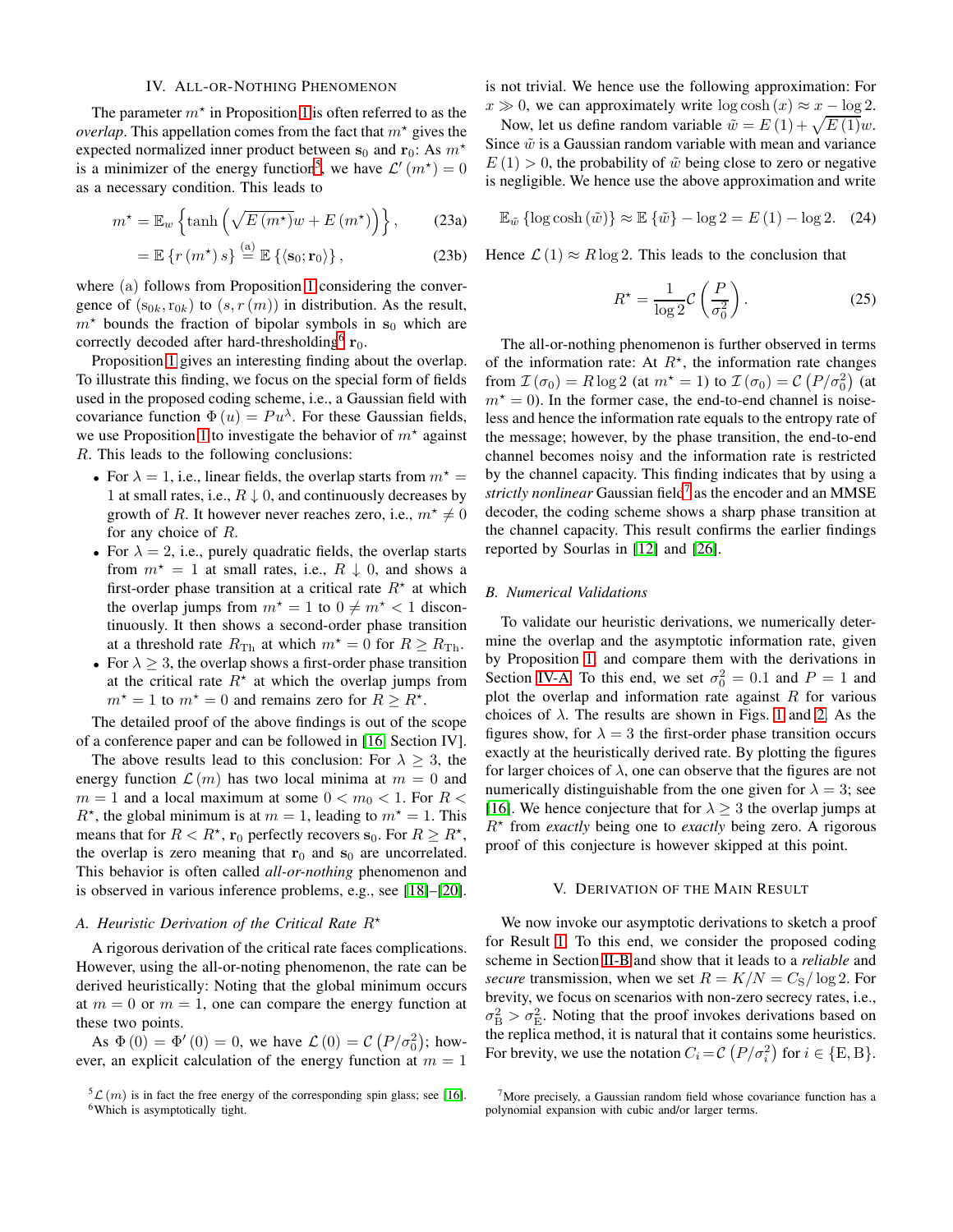<span id="page-4-0"></span>

Fig. 1: Overlap  $m^*$  vs. R. The covariance function is set  $\Phi(u) = u^{\lambda}$ .

## *A. Proof of Reliability*

Noting that  $\hat{M}$  is specified by hard-thresholding of the last K symbols of r, we have  $Pr\{M \neq M\}$  <  $Pr\{\tilde{s} \neq \text{sgn}(\tilde{r})\}.$ We now consider the end-to-end channel from  $\tilde{s}$  to sgn  $(\tilde{r})$  and model it as a binary symmetric channel (BSC) whose flipping probability is given by

$$
f = \frac{1}{K + \tilde{K}} \sum_{k=1}^{K + \tilde{K}} \mathbb{I} \left\{ \tilde{s}_k \neq \text{sgn} \left( \tilde{r}_k \right) \right\},\tag{26}
$$

where  $\mathbb{I} \{\cdot\}$  denotes the indicator function.

As we transmit *uncoded* over this end-to-end channel, the transmission is considered reliable if  $f = 0$ . As the derivation of  $f$  for a particular realization of the Gaussian field is not trivial, we invoke the averaging trick and find the average of f over all realizations of the Gaussian field used at the encoder. We start the derivation by noting that  $\langle \tilde{s}; sgn(\tilde{r}) \rangle = 1-2f$ . On the other hand, we have

$$
\langle \tilde{\mathbf{s}}; \operatorname{sgn}(\tilde{\mathbf{r}}) \rangle = \frac{1}{K + \tilde{K}} \sum_{k=1}^{K + \tilde{K}} \mathbb{I} \left\{ \tilde{\mathbf{s}}_k = \operatorname{sgn}(\tilde{\mathbf{r}}_k) \right\} - f. \tag{27}
$$

Noting that  $|\tilde{r}_k| \leq 1$ , we can write

$$
\langle \tilde{\mathbf{s}}; \operatorname{sgn}(\tilde{\mathbf{r}}) \rangle \ge \frac{1}{K + \tilde{K}} \sum_{k=1}^{K + \tilde{K}} \tilde{\mathbf{s}}_k \tilde{\mathbf{r}}_k - f = \langle \tilde{\mathbf{s}}; \tilde{\mathbf{r}} \rangle - f. \quad (28)
$$

This concludes that  $f \leq 1 - \langle \tilde{s}; \tilde{r} \rangle$ .

From Proposition [1,](#page-2-5) we know that  $\mathbb{E}\left\{ \langle \tilde{\mathbf{s}}; \tilde{\mathbf{r}} \rangle \right\}$  in the large-system limit is determined by the overlap<sup>[8](#page-4-2)</sup>. We hence conclude that in the asymptotic limit,  $\mathbb{E}\left\{f\right\} \leq 1 - m^*$ . As the result,  $m<sup>*</sup> = 1$  guarantees the existence of a Gaussian field by which a reliable transmission is possible.

The all-or-nothing phenomenon of Gaussian fields with  $\lambda \geq$ 3 indicates that  $m^* = 1$  is achievable when  $R + C_{\rm E}/\log 2 \leq$  $C_{\rm B}$ /log 2. This proves the reliability for any  $R \leq C_{\rm S}$ /log 2.

<span id="page-4-1"></span>

Fig. 2: Information rate vs. R for  $\Phi(u) = u^{\lambda}$ . Here,  $C_0 = C (P/\sigma_0^2)$ .

## *B. Proof of Security*

We start the security proof by writing<sup>[9](#page-4-3)</sup>

$$
I\left(\mathbf{s};\mathbf{y}_{\mathrm{E}}|\mathcal{V}\right) = I\left(\tilde{\mathbf{s}};\mathbf{y}_{\mathrm{E}}|\mathcal{V}\right) - I\left(\mathbf{k};\mathbf{y}_{\mathrm{E}}|\mathbf{s},\mathcal{V}\right). \tag{29}
$$

Since for  $R > 0$ ,  $R + C_{\rm E}/\log 2 > C_{\rm E}/\log 2$ , we conclude that

$$
\lim_{N \uparrow \infty} \frac{1}{N} I\left(\tilde{\mathbf{s}}; \mathbf{y}_{\mathcal{E}} | \mathcal{V}\right) = C_{\mathcal{E}},\tag{30}
$$

based on the all-or-nothing phenomenon.

To calculate the second term, we first note that

$$
I(\mathbf{k}; \mathbf{y}_{\mathrm{E}} | \mathbf{s}, \mathcal{V}) = I(\tilde{\mathbf{s}}; \mathbf{y}_{\mathrm{E}} | \mathbf{s}, \mathcal{V}). \tag{31}
$$

The right hand side is the mutual information in a genie-aided setting in which the eavesdropper recovers  $\tilde{s}$  while the message s is revealed to it: Let  $s = v$  be a particular realization of the message being known to the eavesdropper. We note that after permutation there exists only one unknown bipolar symbol in each bin of  $\tilde{s}$ , i.e., the symbol of  $k$  available in the bin. Thus, each bin describes a binary unknown in the inference problem. The effective transmission rate over the channel from  $\tilde{s}$  to  $y_E$ in this case is  $K/N = C_{\rm E}/\log 2$ . We hence use Proposition [1](#page-2-5) and write<sup>[10](#page-4-4)</sup>

$$
\lim_{N \uparrow \infty} \frac{1}{N} I\left(\tilde{\mathbf{s}}; \mathbf{y}_{\mathcal{E}} | \mathbf{s} = \mathbf{v}, \mathcal{V}\right) = C_{\mathcal{E}}.
$$
 (32)

As the right hand side does not depend on v, we have

$$
\lim_{N \uparrow \infty} \frac{1}{N} I\left(\tilde{\mathbf{s}}; \mathbf{y}_{\mathcal{E}} | \mathbf{s}, \mathcal{V}\right) = C_{\mathcal{E}}.
$$
\n(33)

This concludes concludes the security proof.

<sup>9</sup>A more precise notation is to also include the random permutation in the condition, e.g.,  $I$  (s;  $y_E|\Pi, V$ ); however, we drop it for brevity.

<span id="page-4-2"></span><sup>8</sup>This is shown at the beginning of Section [IV.](#page-3-5)

<span id="page-4-4"></span><span id="page-4-3"></span> $10$ More precisely, one needs to employ an extended version of Proposition [1](#page-2-5) with a generic input distribution; however, as  $\tilde{s}$  is discrete, one concludes the validity of the argument using the fact that the information rate only depends on the distribution. More discussions can be found in [\[16\]](#page-5-7).